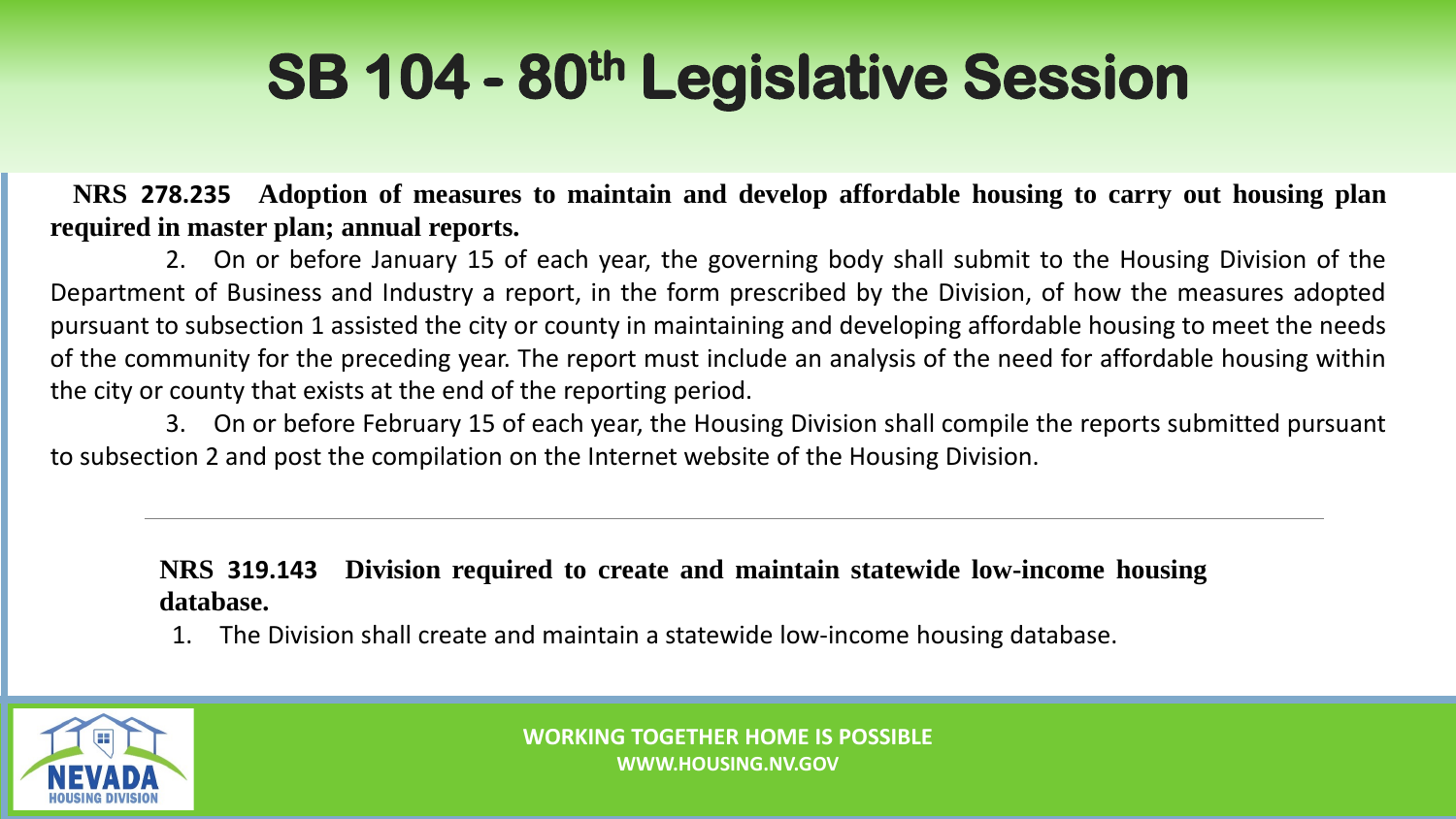

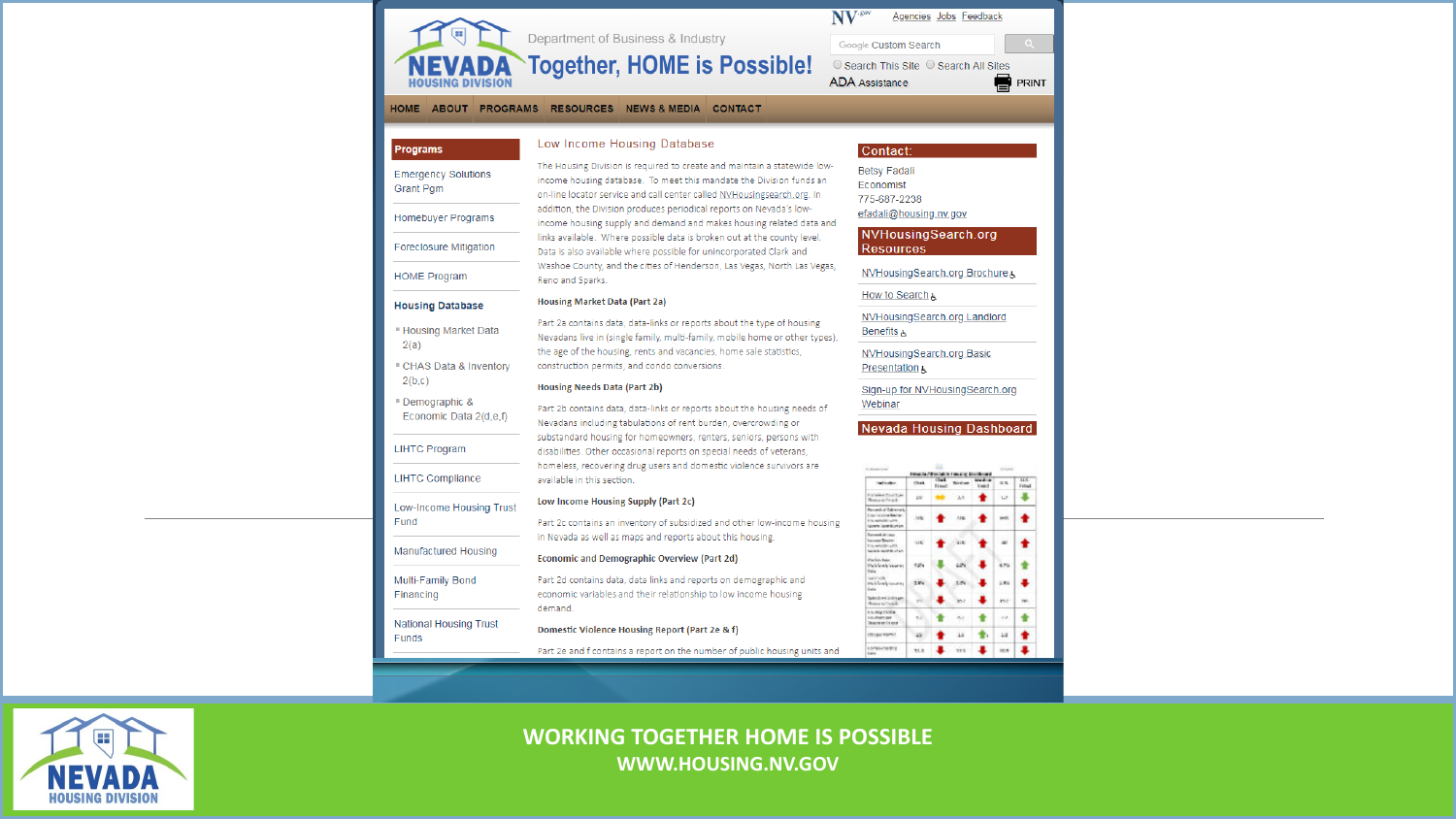

### **NVHousingSearch.org**

Nevada's FREE Housing Locator Service

**Funded by** Nevada Housing Division

- One-stop shop for people in need of housing and related resources; help with hard-to-house individuals and families
- Easy-to-use **rent reasonableness**
- Listings of **affordable and accessible** housing
- Up-to-date housing listings are a critical resource for displaced **disaster** victims
- Outreach and education to landlords and property providers about housing programs

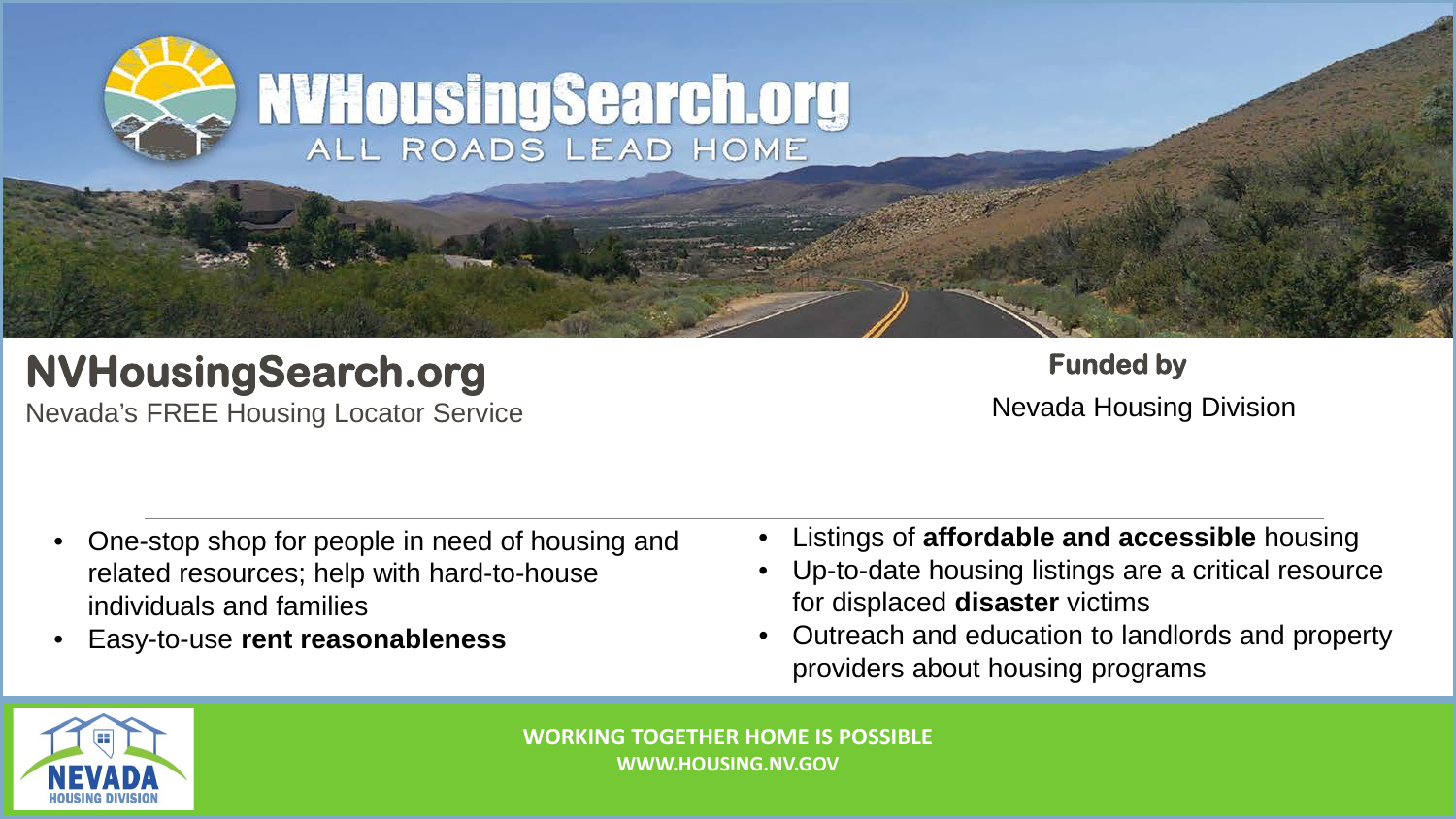|         | HOUSING DIVISION                                                                                                           |                                                                                                                                    |                     | <b>NVHOUSINGSCATCH.ORG</b>                                       |                                    |                                    |                       | <b>11</b> Basic Feature<br>Pets<br>Smoking<br><b>Trash Service</b><br><b>School District</b><br>Flooring |
|---------|----------------------------------------------------------------------------------------------------------------------------|------------------------------------------------------------------------------------------------------------------------------------|---------------------|------------------------------------------------------------------|------------------------------------|------------------------------------|-----------------------|----------------------------------------------------------------------------------------------------------|
|         | Home                                                                                                                       | <b>Find Housing</b>                                                                                                                | <b>List Housing</b> | <b>Info and Links</b>                                            | <b>Trainings</b>                   | <b>About Us</b>                    | <b>Contact Us</b>     | <b>Other Features</b><br>(C) Utilities                                                                   |
|         |                                                                                                                            |                                                                                                                                    |                     | Login   English   Español   Printer Friendly   8 Select Language | <b>Air Conditioner</b>             |                                    |                       |                                                                                                          |
|         |                                                                                                                            | <b>Frost Yasmer Apartments</b>                                                                                                     |                     |                                                                  |                                    |                                    | ☆                     | <b>Heating Type</b>                                                                                      |
|         |                                                                                                                            | 1009 East 5th St. - Carson City, NV 89701                                                                                          |                     |                                                                  | I Report an Issue I                |                                    |                       | <b>Water Heater</b>                                                                                      |
| N       | $$0 - $705$<br>Income Based Rent o<br>Deposit \$0 - \$705<br><b>Waiting List</b><br>One Year Lease<br>No Application Fee @ | Utilities Included: Water, Sewer, Trash Pickup, Heat<br>Credit Check @ : YES Criminal Check @ : YES<br>2 Bed • 1 Bath • Apartments |                     |                                                                  |                                    |                                    | <b>CED</b>            | <b>A</b> Accessibility<br>Counter/Vanity<br>Door/Faucet Handles<br><b>Safety</b>                         |
|         |                                                                                                                            | 800 sq.ft. • Built 1997 (approx.)                                                                                                  |                     |                                                                  | IV Workshell<br>Carson City Nugget | Mills Park<br>Carson City<br>(513) | (525)<br>(50)         | Lead-free / Passes Lead<br><b>Guidelines</b><br>→ Learn More<br><b>Fire Safety</b>                       |
| Contact |                                                                                                                            | Marissa Olmeda-Macias<br>Accessible Space Inc., Non-Profit                                                                         |                     |                                                                  | Nevada State @                     |                                    |                       |                                                                                                          |
| Phone   |                                                                                                                            | 702-259-1903                                                                                                                       |                     |                                                                  | Railroad Museum                    | $\frac{R.B}{305}$                  |                       |                                                                                                          |
| Website |                                                                                                                            | www.accessiblespace.org                                                                                                            |                     |                                                                  | Google                             |                                    | Map data @2019 Google |                                                                                                          |

| <b>Basic Features</b>      |                                                                | Appliances              |                                                |                                                                                |                        |        |  |  |
|----------------------------|----------------------------------------------------------------|-------------------------|------------------------------------------------|--------------------------------------------------------------------------------|------------------------|--------|--|--|
| ts                         | Not Allowed @                                                  |                         | <b>Stove</b>                                   | Electric Stove Included                                                        |                        |        |  |  |
| <b>noking</b>              | Allowed @                                                      |                         | Microwave                                      | None                                                                           |                        |        |  |  |
| ash Service                | Yes                                                            |                         | Refrigerator / Freezer                         | Freezer On Top                                                                 |                        |        |  |  |
| hool District              | <b>Carson City School District</b>                             |                         | <b>Clothes Washer</b>                          | No Hookup                                                                      |                        |        |  |  |
| poring                     | Carpet                                                         |                         | <b>Clothes Dryer</b>                           | No Hookup                                                                      |                        |        |  |  |
| her Features               | Lawn Care Included, Patio                                      |                         | Laundry Room / Facility                        | On Site                                                                        |                        |        |  |  |
| Utilities                  |                                                                | Specialized Information |                                                |                                                                                |                        |        |  |  |
| <b>Conditioner</b>         | Central                                                        |                         | <b>Listing ID</b>                              | 854237                                                                         |                        |        |  |  |
| ating Type<br>ater Heater  | Electric<br>Electric                                           |                         | Familiar with Section 8<br>process             | No o                                                                           |                        |        |  |  |
|                            |                                                                |                         | <b>Tax Credit Property</b>                     | No o                                                                           |                        |        |  |  |
|                            |                                                                |                         | Seniors Only                                   | No o                                                                           |                        |        |  |  |
| <b>Accessibility</b>       |                                                                |                         | <mark>स</mark> Kitchen & Bath Accessibility  ๏ |                                                                                |                        |        |  |  |
| unter/Vanity               | Both Lowered With Min 27"<br>6<br><b>High Knee Space</b>       |                         | Kitchen                                        | Standard                                                                       | 1 Comprehensive List 1 |        |  |  |
| or/Faucet Handles          | Lever Handles Only On<br>Doors -- Faucets Unknown              |                         | <b>Bathroom</b>                                | • Grab Bars<br>• Roll-in Shower                                                |                        |        |  |  |
|                            |                                                                |                         |                                                |                                                                                | L Comprehensive List L |        |  |  |
| Safety                     |                                                                |                         | <b>OD</b> Parking and Entry                    |                                                                                |                        |        |  |  |
| ad-free / Passes Lead Safe | Yes o                                                          |                         | Parking Type                                   | <b>Off Street</b>                                                              |                        |        |  |  |
| iidelines                  |                                                                |                         | Parking in Front of Entrance                   | <b>Yes</b>                                                                     |                        |        |  |  |
| $ightharpoonup$ Learn More | <b>HUD Lead Paint Guidelines</b><br>Lead Paint Disclosure Rule |                         | <b>Entry Location</b>                          | From Interior Hallway                                                          |                        |        |  |  |
| e Safety                   | • Smoke Detector<br>Strobe Fire Alarm in Unit<br>ó.            |                         | Unit Entry                                     | Flat or no-step entry<br>$\overline{6}$                                        |                        |        |  |  |
|                            |                                                                |                         | Unit Minimum Door Width                        | Doorway clear width -- 32"<br>$\Delta$<br>or wider                             |                        |        |  |  |
|                            |                                                                |                         | <b>Other Entry Options</b>                     | • Accessible Peephole<br>• Secured Entry to Building<br>• Accessible Elevators |                        | Ы<br>Ы |  |  |

Œ **NEVADA HOUSING DIVISION**